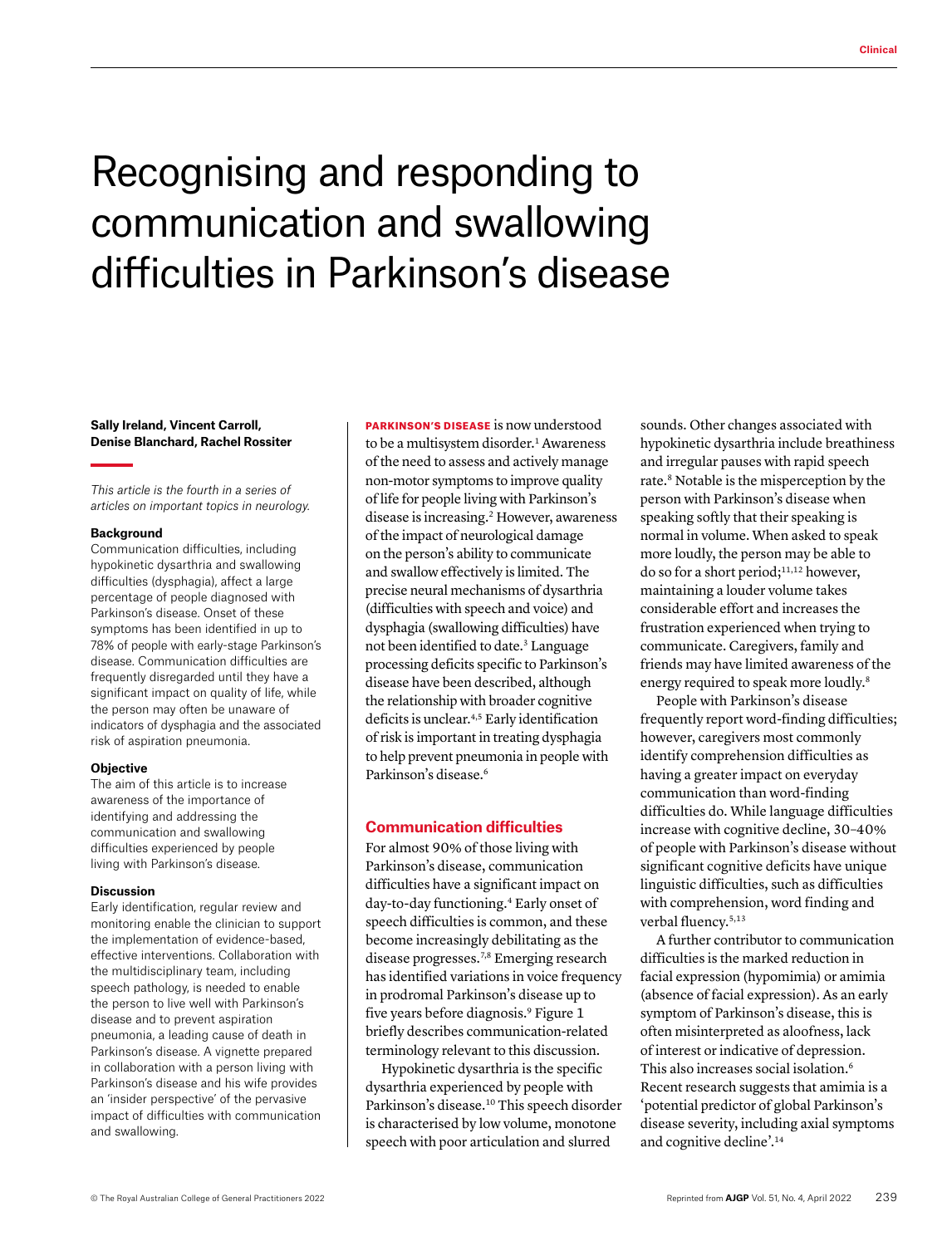All these factors, in conjunction with cognitive challenges such as distractibility, difficulty formulating ideas and reduced attention span, adversely affect the person's ability to engage in social interactions. These communication difficulties markedly affect the quality of life of the person living with Parkinson's disease and that of their caregiver.<sup>5,15</sup>

#### **Swallowing difficulties**

Over 80% of patients with Parkinson's disease will develop dysphagia involving the different phases of swallowing: oral preparatory and transportation, pharyngeal or oesophageal (Table 1).<sup>16,17</sup> While dysphagia is frequent, it is underdiagnosed because of initial compensatory behaviours, poor self-awareness and limited use of screening tools.17 Compensatory behaviours include reducing bolus size, changing food consistency and excluding foods that cause difficulty when eating.12 Although both mild and severe oesophageal dysfunction has been widely reported in Parkinson's disease, a clear association with oropharyngeal dysphagia has not been identified.<sup>18</sup> However, oesophageal dysfunction is outside the scope of this discussion.

Oropharyngeal dysphagia affects the person's quality of life and socialisation and has been shown to contribute to malnutrition and dehydration,19 with poor nutritional status adversely affecting the person's capacity to undertake activities of daily living.20 The person's ability to take oral medication safely is also impaired,<sup>16</sup> with tablets remaining in the oral cavity or lodging in the pharynx.21 Oropharyngeal dysphagia markedly increases the risk of aspiration pneumonia, identified as the leading cause of death in Parkinson's disease.<sup>22</sup>

Sialorrhea (drooling) is often associated with dysphagia. Drooling has been reported in 37% of people with Parkinson's disease, with the highest rates in those over 80 years of age.23 Hypomimia, resulting in 'reduced lip seal', may also contribute to drooling. This symptom increases the risk of dry mouth and dehydration, increases speech difficulties and contributes to social isolation because of embarrassment.<sup>23</sup>

Early identification of dysphagia is advised to enable management of the serious negative consequences of oropharyngeal dysphagia and decrease mortality.17 A multinational consensus on dysphagia in Parkinson's disease recommends seeking signs and symptoms at diagnosis, with re-evaluation preferably every year (Table 2).24 Severe dysphagia in late-stage Parkinson's disease predicts a rapidly worsening outcome and requires active management.25

## **Impact of communication and swallowing difficulties on quality of life**

For the person living with Parkinson's disease, impaired communication and dysphagia contribute to widely reported decreased self-confidence, increased self-consciousness and social anxiety.<sup>4,26</sup> Lack of understanding of the person's condition results in reports that 'people talk over them, talked for them, did not wait for an answer, ignored them, assumed they were stupid'.4 Self-stigma, where the

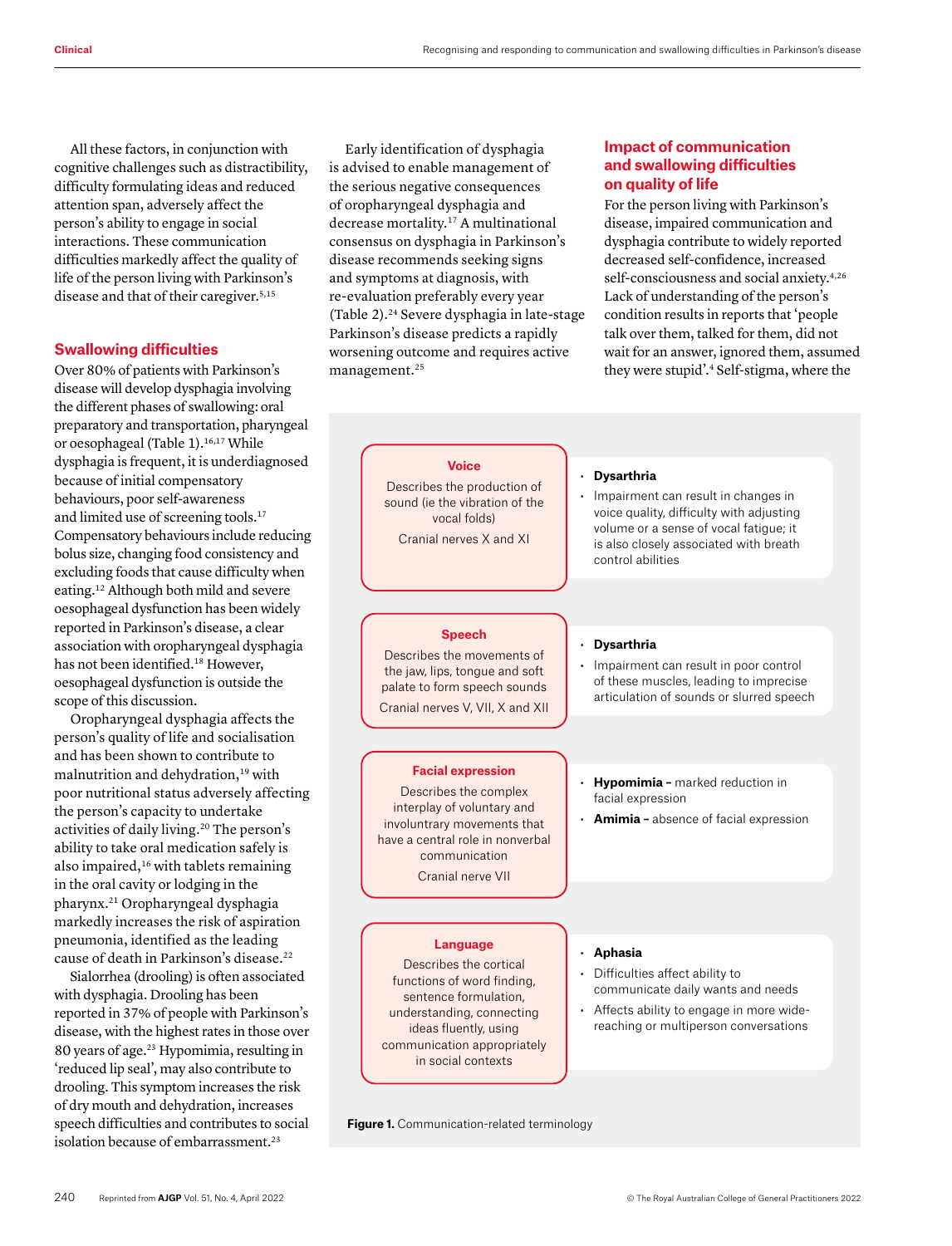person with Parkinson's feels embarrassed and fears the reactions of other people, also contributes to withdrawal, increasing social isolation and depression.<sup>27</sup> Difficulties in engaging in meaningful communication with family, friends and work colleagues combined with the impact of dysphagia, drooling and fear of choking leads to a reluctance to engage in social interactions.24 Caregivers experience increasing difficulties as they take on more communication-related activities for the person with Parkinson's disease while also struggling to communicate effectively.<sup>28</sup>

## **Interventions for communication and swallowing difficulties**

Early referral for speech pathology is recommended even if there are no overt communication symptoms. To date, pharmacological and surgical interventions have not demonstrated consistent beneficial outcomes for communication difficulties. A growing evidence base demonstrates improvements in speech production and beneficial effects in reducing symptoms of hypokinetic dysarthria with speech pathologist–delivered behavioural approaches (Table 3).<sup>8,29,30</sup> Programs such as the Lee Silverman Voice Treatment (LSVT) LOUD or SPEAK OUT are available from trained speech pathologists in Australia. Speech pathologists are also trained in assisting with aphasia and cognitive-related communication difficulties. Emerging findings also suggest that participation in therapeutic group singing for people with Parkinson's disease affects social interaction positively and may improve vocal function and respiratory pressure.31,32

Early referral to a speech pathologist for those with a positive swallowing screening test is likewise important to identify and reduce the risks of aspiration, choking, dysphagia-related malnutrition and dehydration. Following clinical assessment, the speech pathologist may request a referral for further assessment to determine the safest textures/consistencies for oral intake. Video fluoroscopic swallowing studies and fibreoptic endoscopic evaluation of

swallowing are recommended as first-line diagnostic tools if available.<sup>3,24</sup> These may be accessible via major urban hospitals with speech pathology outpatient services.

Access to specialist speech pathologist services is variable,<sup>33</sup> especially for

## **Table 1. Prevalence of dysphagia**

those living in remote and rural regions in Australia. Speech Pathology Australia – Find a Speech Pathologist [\(www.speechpathologyaustralia.org.](http://www.speechpathologyaustralia.org.au) [au\)](http://www.speechpathologyaustralia.org.au) can be used to identify the closest public and private services. Advances in

| <b>Study</b>                      | <b>Type</b>                               | <b>Findings</b>                                                                                                                                                                                                                                                                        |
|-----------------------------------|-------------------------------------------|----------------------------------------------------------------------------------------------------------------------------------------------------------------------------------------------------------------------------------------------------------------------------------------|
| Kalf et al <sup>37</sup>          | Meta-analysis                             | • Subjective dysphagia in one-third of community-<br>dwelling patients                                                                                                                                                                                                                 |
|                                   |                                           | Objectively measurements indicated that 80% of<br>$\bullet$<br>patients with Parkinson's disease were affected                                                                                                                                                                         |
| Pflug et al <sup>38</sup>         | Prospective cohort<br>study ( $n = 119$ ) | • Common at all stages of disease<br>Only 5% had unremarkable deglutition<br>$\bullet$<br>Aspiration in 20% with disease duration <2 years<br>٠<br>$\cdot$ Of the participants, 73% denied difficulty<br>swallowing or problems with choking<br>(16% of these had critical aspiration) |
| López-Liria<br>et al <sup>6</sup> | Systematic review                         | • In the early stages of Parkinson's disease,<br>80% of patients had dysphagia<br>This rose to 95% dysphagia in the advanced<br>٠<br>stages of Parkinson's disease                                                                                                                     |

#### **Table 2. Screening for dysphagia: When should dysphagia be suspected in people with Parkinson's disease?24**

| Evidence of one or more of these | Increased eating time (meal duration)                                                       |
|----------------------------------|---------------------------------------------------------------------------------------------|
|                                  | Post-swallowing coughing                                                                    |
|                                  | Post-swallowing gurgling voice<br>٠                                                         |
|                                  | Drooling                                                                                    |
|                                  | Choking                                                                                     |
|                                  |                                                                                             |
|                                  | Breathing disturbance                                                                       |
|                                  | Unintentional weight loss                                                                   |
|                                  | Difficulty swallowing medication<br>٠                                                       |
|                                  | Sensations of food retention                                                                |
|                                  | One or more episodes of pneumonia                                                           |
| Yes, to one or both questions    | Have you experienced any difficulty in swallowing<br>food or drink?                         |
|                                  | Have you ever felt as if you are choking on<br>your food?                                   |
| Initial screening                |                                                                                             |
| Self-report questionnaire        | Swallowing disturbance questionnaire (Appendix 1,<br>available online only) <sup>39</sup>   |
| <b>Thorough medical history</b>  |                                                                                             |
| Recommend                        | Obtain collaborative history from care giver/partner                                        |
|                                  | as compensatory behaviours may reduce awareness<br>of swallowing difficulties <sup>12</sup> |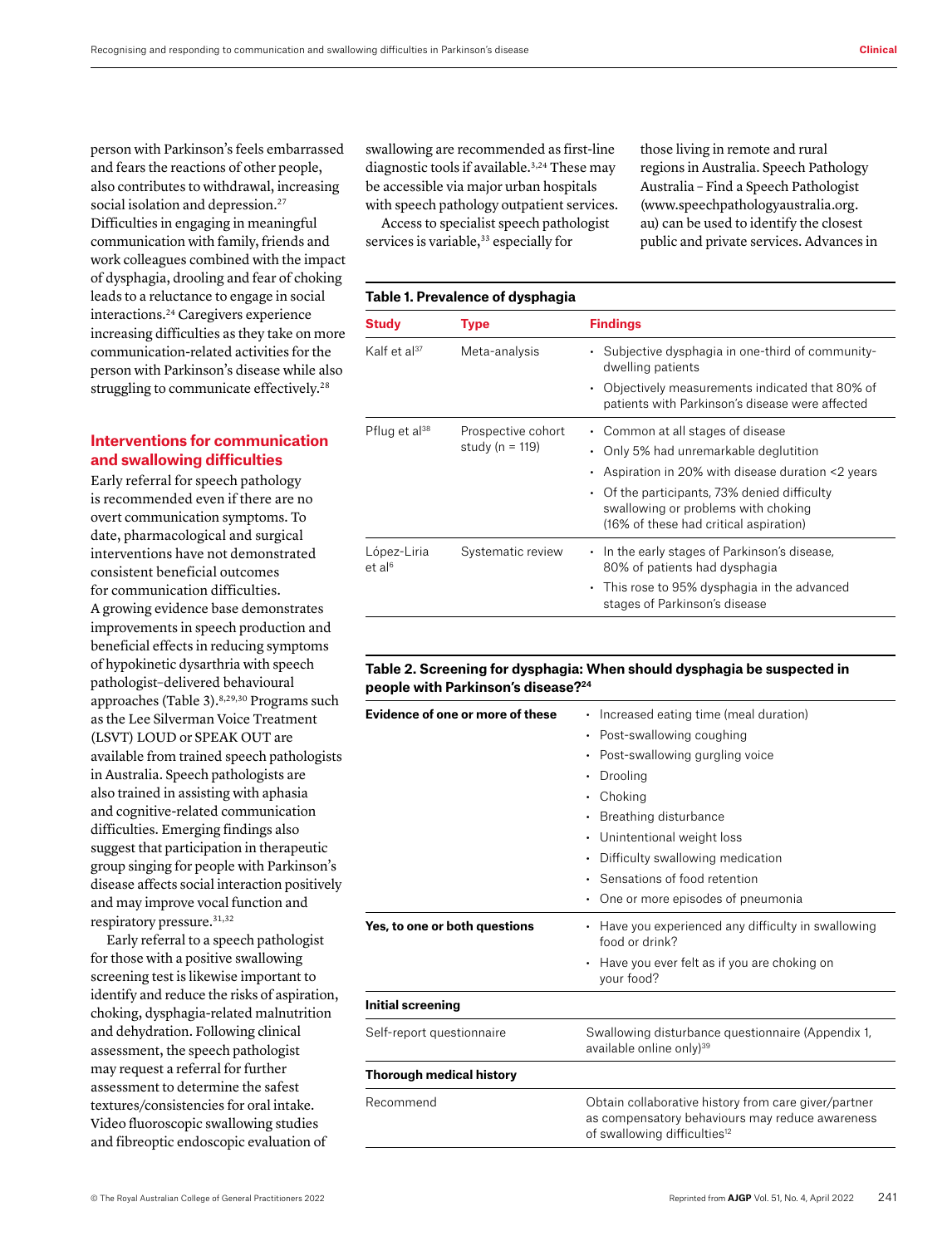technology-enabled care increasingly support home-based multidisciplinary care.34 Telerehabilitation offers the possibility of communication and swallowing assessment and interventions for people with Parkinson's disease<sup>35</sup> and is endorsed by Speech Pathology Australia.

Referral to a dietitian is also recommended to help ensure adequate nutrition for those with swallowing difficulties.36 Major hospitals and community health centres may offer the required services; alternatively, Dietitians Australia – Find a dietitian [\(https://member.](https://member.dietitiansaustralia.org.au/faapd) [dietitiansaustralia.org.au/faapd\)](https://member.dietitiansaustralia.org.au/faapd) can be used to find the closest dietitian services.

## **Vignette as told by Trevor and Pat**

Trevor (age 70 years) and Pat (age 69 years) enjoyed three years of retirement travelling around Australia, camping and bushwalking. Trevor then noticed a change in his gait, and his sense of smell and taste began to disappear. Eating deteriorated; he recalls:

*I would only be halfway through my meal and everyone is finished and waiting … My speech was bad, my voice was soft, and I mumbled a lot.*

Initially diagnosed with Parkinson's disease, symptoms continued to

deteriorate. A second opinion identified Parkinsonism and normal pressure hydrocephalus. Insertion of a shunt dramatically relieved symptoms for six months, and Parkinson's disease was almost excluded. Symptoms again worsened, and diagnosis remains Parkinson's disease with normal pressure hydrocephalus, though this is challenging because of ongoing fluctuations in symptoms, decline in condition and lack of response to levodopa.

*I talk a lot softer and lose my breath while I am talking. If I don't concentrate on taking a breath while I am talking, it just fades into nothing … especially if I get excited about something.*

When Trevor is with his friends with Parkinson's disease:

*It's hard when someone goes wrwrwrwrwr … you can't understand them … it's so hard … we are the ones doing it and we think we are not. I think I'm speaking clearly and loudly … until it is played back.*

For Trevor, taking tablets is 'the worst thing':

*I don't cough or choke, I have to get the tablet placed correctly in my mouth, on my tongue for the initial swallowing* 

## **Table 3. Evidence for speech pathology interventions**

| <b>RCT</b>                                         | Intensive speech treatment targeting voice improves<br>speech intelligibility.                                                                                                                                                                                                                                                           |
|----------------------------------------------------|------------------------------------------------------------------------------------------------------------------------------------------------------------------------------------------------------------------------------------------------------------------------------------------------------------------------------------------|
| Systematic<br>review                               | Expiratory Muscle Strength Training shown to be<br>successful in improving swallowing and oropharyngeal<br>function and reducing the risk of choking and/or aspiration.<br>Other interventions, including swallow manoeuvring,<br>postural treatment and compensation strategies, require<br>well-designed RCTs with larger populations. |
| Systematic<br>review and meta-<br>analysis of RCTs | Speech language therapy for reducing hypokinetic<br>dysarthria improves perceptual intelligibility, sound<br>pressure level and semitone standard deviation.                                                                                                                                                                             |
| Pilot                                              | LSVT LOUD demonstrates additional spread effects on<br>pharyngoesophageal deglutitive function and involuntary<br>cough effectiveness.                                                                                                                                                                                                   |
|                                                    |                                                                                                                                                                                                                                                                                                                                          |

*action. If you don't concentrate on where it is in your mouth, you can't swallow it.* 

Trevor drools at times, while at night, his mouth is dry. Sucking a lolly helps. Eating is challenging:

*I eat mince and things that are softer and more palatable.* 

*When you go out … you worry … people are watching you, I lean over … because I could drop food or can't chew it and have to spit it out … it's demoralising when you've got to do things like that.*

The speech pathologist assessed swallowing and talking and gave Trevor speech exercises:

*The more I say them the better I get … when I don't do them for a while ... by midday I'm just not understandable … my poor short-term memory doesn't help though, sometimes when I talk, I forget what I'm talking about, so I only get halfway through what I'm saying.*

Trevor also uses an app designed for Parkinson's speech.

Over the past year, Trevor's mobility has deteriorated, resulting in multiple fractures and admissions to hospital. He falls at least once a day. Both Trevor and Pat now require hearing aids. Pat says:

*Day to day, the biggest problem we have is his voice … I constantly struggle to either hear him or understand him … I can hear him at other places talking to other people and it's fine ... he just seems to think he doesn't have to try as hard, this is just Pat, um so yeah, a bit of frustration, not so much friction. His falls worry me but it's something that you can probably get on top of, I hope.*

# **Conclusion**

Speech, language and swallowing difficulties are everyday occurrences at all stages of Parkinson's disease. As a result of the complex neural mechanisms involved, medications that help with motor symptoms are not often effective for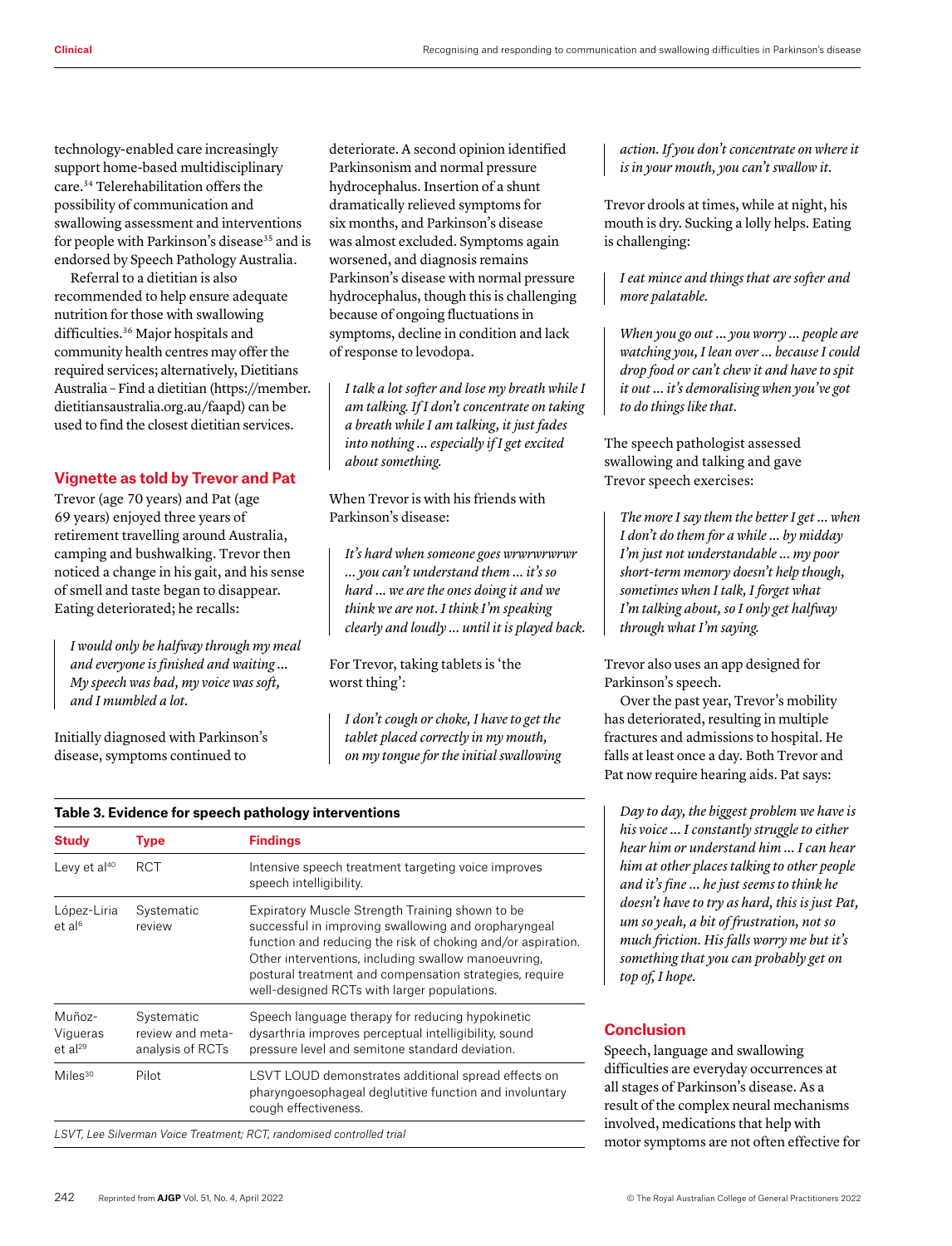these difficulties. Early identification and referral for behavioural interventions by a speech pathologist and dietitian support for swallowing difficulties have been shown to be effective in helping those who live with Parkinson's disease, improving their quality of life and reducing the risk of premature death due to aspiration. The general practitioner plays a key part in identifying these difficulties and initiating a multidisciplinary team approach to care.

### **Key points**

- **•** Communication and swallowing difficulties adversely affect the quality of life and social engagement of and increase morbidity in people with Parkinson's disease.
- **•** Limited self-awareness of swallowing and communication difficulties can delay early intervention.
- **•** Early referral to a speech pathologist with specialist skills in assessment and therapeutic interventions for Parkinson's disease is recommended.
- **•** Active engagement in speech pathologist–led Parkinson's disease– focused therapeutic interventions has been demonstrated to improve both communication and swallowing problems.
- **•** Referral to a dietitian to assist in ensuring adequate nutrition for the person with swallowing difficulties is required.

#### **Authors**

Sally Ireland BAppliedSci (Speech Pathology), Certified Practising Speech Pathologist, Private Practice, Valla Beach, NSW

Vincent Carroll RN, GradDipBA, BHealthSci (Nursing), MSci (Dementia Care), Parkinson's Clinical Nurse Consultant, Mid North Coast Local Health District, NSW Health, Port Macquarie, NSW; School of Nursing, Paramedicine and Healthcare Sciences, Faculty of Science and Health, Charles Sturt University, Orange, NSW; Parkinson's NSW

Denise Blanchard RN, PhD, Associate Professor, School of Nursing, Faculty of Education, Humanities and Health Science, Eastern Institute of Technology Hawkes Bay, NZ; School of Nursing, Paramedicine and Healthcare Sciences, Faculty of Science and Health, Charles Sturt University, NSW; School of Nursing and Midwifery, Faculty of Health and Medicine, the University of Newcastle, NSW

Rachel Rossiter RN, MNursing (Nurse Practitioner), Doctor of Health Science, Associate Professor of Nursing, Charles Sturt University, School of Nursing, Paramedicine and Healthcare Sciences, Faculty of Science and Health, Orange, NSW; Parkinson's NSW Competing interests: None.

Funding: None.

Provenance and peer review: Commissioned,

externally peer reviewed.

Correspondence to:

sally.irelandsp@gmail.com

#### **Acknowledgements**

The authors would like to thank Trevor and Patricia Lyons for sharing their lived experience of Parkinson's disease.

#### **References**

- 1. Klingelhoefer L, Reichmann H. Parkinson's disease as a multisystem disorder. J Neural Transm 2017;124(6):709–13. doi: 10.1007/s00702-017- 1692-0.
- 2. Schapira AHV, Chaudhuri KR, Jenner P. Non-motor features of Parkinson disease. Nat Rev Neurosci 2017;18(7):35–450. doi: 10.1038/ nrn.2017.62.
- 3. Broadfoot CK, Abur D, Hoffmeister JD, Stepp CE, Ciucci MR. Research-based updates in swallowing and communication dysfunction in Parkinson disease: Implications for evaluation and management. Perspect ASHA Spec Interest Groups 2019;4(5):825–41. doi: 10.1044/2019\_perssig3-2019-0001.
- 4. Miller N. Communication changes in Parkinson's disease. Pract Neurol 2017;17(4):266–74. doi: 10.1136/practneurol-2017-001635.
- 5. Wolff L, Benge J. Everyday language difficulties in Parkinson's disease: Caregiver description and relationship with cognition, activities of daily living, and motor disability. Am J Speech Lang Pathol 2019;28(1):165–73. doi: 10.1044/2018\_ AJSLP-18-0091.
- 6. López-Liria R, Parra-Egeda J, Vega-Ramírez FA, et al. Treatment of dysphagia in Parkinson's disease: A systematic review. Int J Environ Res Public Health 2020;17(11):4104. doi: 10.3390/ ijerph17114104.
- 7. Ciucci MR, Grant LM, Rajamanickam ES, et al. Early identification and treatment of communication and swallowing deficits in Parkinson disease. Semin Speech Lang 2013;34(3):185–02. doi: 10.1055/s-0033-1358367.
- 8. Moya-Galé G, Levy ES. Parkinson's diseaseassociated dysarthria: Prevalence, impact and management strategies. Res Rev Parkinsonism 2019;9:9–16.
- 9. Simonet C, Schrag A, Lees AJ, Noyce AJ. The motor prodromes of Parkinson's disease: From bedside observation to large-scale application. J Neurol 2021;268(6):2099–108. doi: 10.1007/ s00415-019-09642-0.
- 10. Olanow CW, Stocchi F, Lang A, Stocchi F. Parkinson's disease: Non-motor and nondopaminergic features. Hoboken, NJ: Wiley-Blackwell, 2011.
- 11. Friedman JH. Misperceptions and Parkinson's disease. J Neurol Sci 2017;374:42–46. doi: 10.1016/j.jns.2016.12.059.
- 12. Silbergleit AK, Schultz L, Hamilton K, LeWitt PA, Sidiropoulos C. Self-perception of voice and swallowing handicap in Parkinson's disease. J Parkinsons Dis 2021;11(4):2027–34. doi: 10.3233/ JPD-212621.
- 13. Cardona JF, Grisales-Cardenas JS, Trujillo-Llano C, et al. Semantic memory and lexical availability in Parkinson's disease: A statistical learning study. Front Aging Neurosci 2021;13:697065. doi: 10.3389/fnagi.2021.697065.
- 14. Maycas-Cepeda T, López-Ruiz P, Feliz-Feliz C, et al. Hypomimia in Parkinson's Disease: What is it telling us? Front Neurol 2021;11:603582. doi: 10.3389/fneur.2020.603582.
- 15. Liu Y, Gui Y, Hu J, et al. Attention/memory complaint is correlated with motor speech disorder in Parkinson's disease. BMC Neurol 2019;19(1):309. doi: 10.1186/s12883-019-1535-8.
- 16. Suttrup I, Warnecke T. Dysphagia in Parkinson's disease. Dysphagia 2016;31(1):24–32. doi: 10.1007/ s00455-015-9671-9.
- 17. Kwon M, Lee JH. Oro-pharyngeal dysphagia in Parkinson's disease and related movement disorders. J Mov Disord 2019;12(3):152–60. doi: 10.14802/jmd.19048.
- 18. Suttrup I, Suttrup J, Suntrup-Krueger S, et al. Esophageal dysfunction in different stages of Parkinson's disease. Neurogastroenterol Motil 2017;29(1). doi: 10.1111/nmo.12915.
- 19. Ma K, Xiong N, Shen Y, et al. Weight loss and malnutrition in patients with Parkinson's disease: Current knowledge and future prospects. Front Aging Neurosci 2018;10:1. doi: 10.3389/ fnagi.2018.00001.
- 20. Nagano T, Kakuma T, Umezu Y, Yanagawa T. Nutritional status and activities of daily living in patients with Parkinson's disease. PLoS One 2021;16(2):e0246329. doi: 10.1371/journal. pone.0246329.
- 21. Buhmann C, Bihler M, Emich K, et al. Pill swallowing in Parkinson's disease: A prospective study based on flexible endoscopic evaluation of swallowing. Parkinsonism Relat Disord 2019;62:51–56. doi: 10.1016/j. parkreldis.2019.02.002.
- 22. Patel B, Legacy J, Hegland KW, Okun MS, Herndon NE. A comprehensive review of the diagnosis and treatment of Parkinson's disease dysphagia and aspiration. Expert Rev Gastroenterol Hepatol 2020;14(6):411–24. doi: 10.1080/17474124.2020.1769475.
- 23. van Wamelen DJ, Leta V, Johnson J, Ocampo CL, et al. Drooling in Parkinson's disease: Prevalence and progression from the Non-motor International Longitudinal Study. Dysphagia 2020;35(6):955–61. doi: 10.1007/s00455-020-10102-5.
- 24. Cosentino G, Avenali M, Schindler A, et al. A multinational consensus on dysphagia in Parkinson's disease: Screening, diagnosis and prognostic value. J Neurol 2021. doi: 10.1007/ s00415-021-10739-8. Epub ahead of print.
- 25. Fabbri M, Coelho M, Abreu D, et al. Dysphagia predicts poor outcome in late-stage Parkinson's disease. Parkinsonism Relat Disord 2019;64:73–81. doi: 10.1016/j.parkreldis.2019.02.043.
- 26. Soundy A, Stubbs B, Roskell C. The experience of Parkinson's disease: A systematic review and meta-ethnography. ScientificWorldJournal 2014;2014:613592. doi: 10.1155/2014/613592.
- 27. Leece P, Khorasheh T, Paul N, et al. 'Communities are attempting to tackle the crisis': A scoping review on community plans to prevent and reduce opioidrelated harms. BMJ Open 2019;9(9):e028583. doi: 10.1136/bmjopen-2018-028583.
- 28. Mach H, Baylor C, Hunting Pompon R, Yorkston K. Third-party disability in family members of people with communication disorders associated with Parkinson's disease. Top Lang Disord 2019;39(1):71–88.
- 29. Muñoz-Vigueras N, Prados-Román E, Valenza MC, et al. Speech and language therapy treatment on hypokinetic dysarthria in Parkinson disease: Systematic review and meta-analysis. Clin Rehabil 2021;35(5):639–55. doi: 10.1177/0269215520976267.